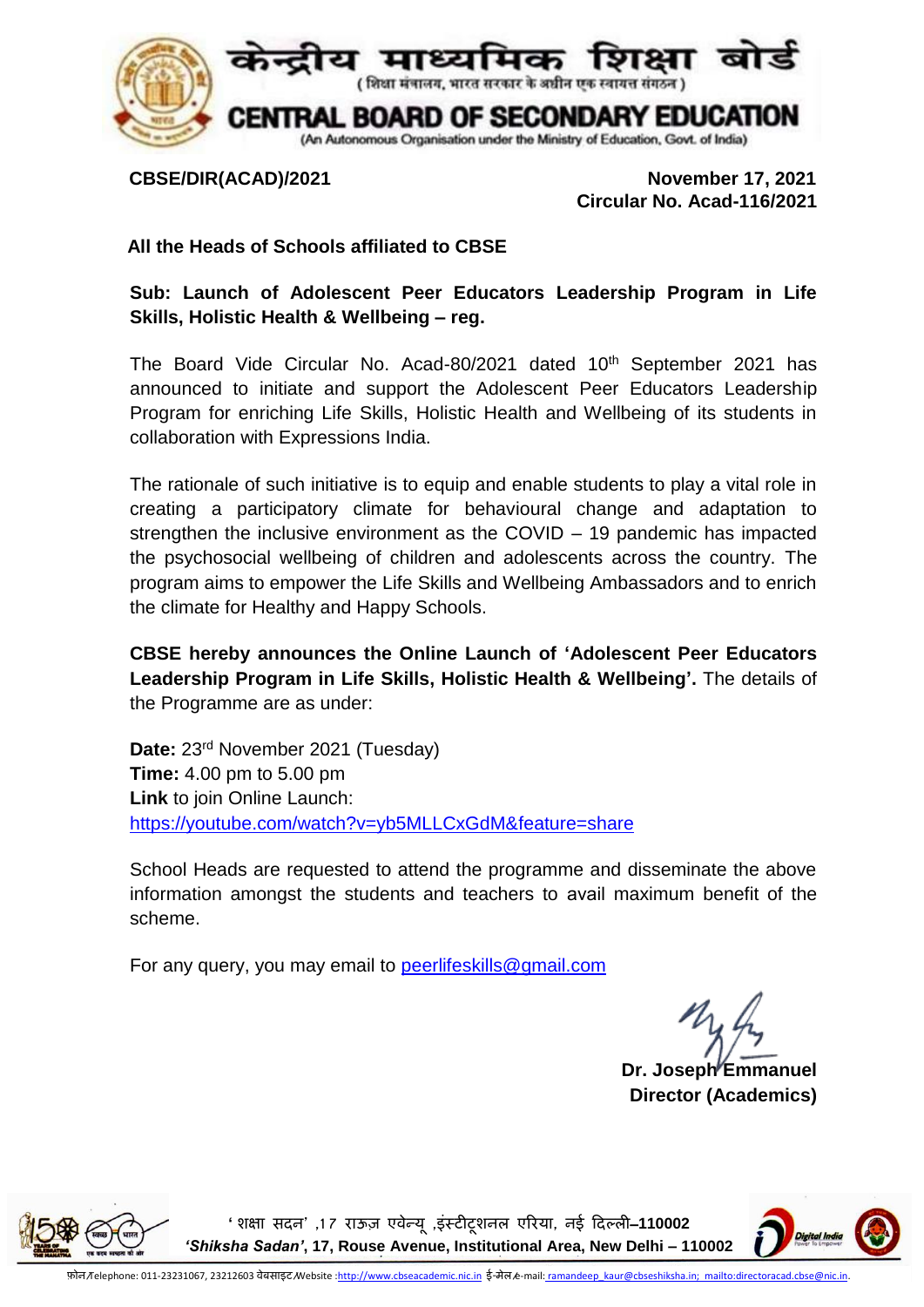

Copy to the respective Heads of Directorates, Organizations and Institutions as indicated below with a request to disseminate the information to all the schools under their jurisdiction:

- 1. The Commissioner, Kendriya Vidyalaya Sangathan,18 Institutional Area, Shaheed Jeet Singh Marg, New Delhi-16
- 2. 5The Commissioner, Navodaya Vidyalaya Samiti, B-15, Sector-62, Institutional Area,Noida-201309
- 3. The Director of Education, Directorate of Education, Govt. of NCT of Delhi, Old Secretariat, Delhi-110 054
- 4. 7The Director of Public Instructions (Schools), Union Territory Secretariat, Sector 9,Chandigarh-160017
- 5. The Director (Exam. & Scholarship), HRDD Department, Gangtok, Govt. of Sikkim, Sikkim –737101
- 6. The Director of Secondary Education, Department of Education, Govt. of A Itanagar – 791111. Mob: 08794812121
- 7. 1 The Director (Education), Directorate of Education VIP Road, Port Blair, 0 A&N Island – 744103
- 8. 1 The Director, Central Tibetan School Administration, ESSESS Plaza, 1 CommunityCentre, Sector -3, Rohini, Delhi
- 9. The Additional Director General of Army Education, A –Wing, Sena 2 Bhawan, DHQ,PO, New Delhi-110001
- 10.1 The Director AWES, Integrated Headquarters of MoD (Army), FDRC 3 Building No. 202,Shankar Vihar (Near APS), Delhi Cantt-110010
- 11. The Secretary, Eklavya Model Residential Schools (EMRS), Ministry of Tribal Affairs, Government of India, Shastri [Bhawan,](http://tribal.gov.in/) A - Wing, Dr. Rajendra Prasad Road, New [Delhi,110001](http://tribal.gov.in/)
- 12. The Joint Secretary (BR/CER/Sainik Schools), Sainik Schools Society, Room No. 108 (I), South Block, New Delhi-110001.
- 13. The Chairman, Odisha Adarsha Vidyalaya Sangathan (OAVS), N-1/9, Near Doordarshan Kendra, PO Sainik School Nayapalli, Bhubaneswar,



**'शिक्षा सदन' ,1 7 राऊज़ एवेन्यू ,इंस्टीटूिनल एररया, नई ददल्ली**–**110002**  *'Shiksha Sadan'***, 17, Rouse Avenue, Institutional Area, New Delhi – 110002**